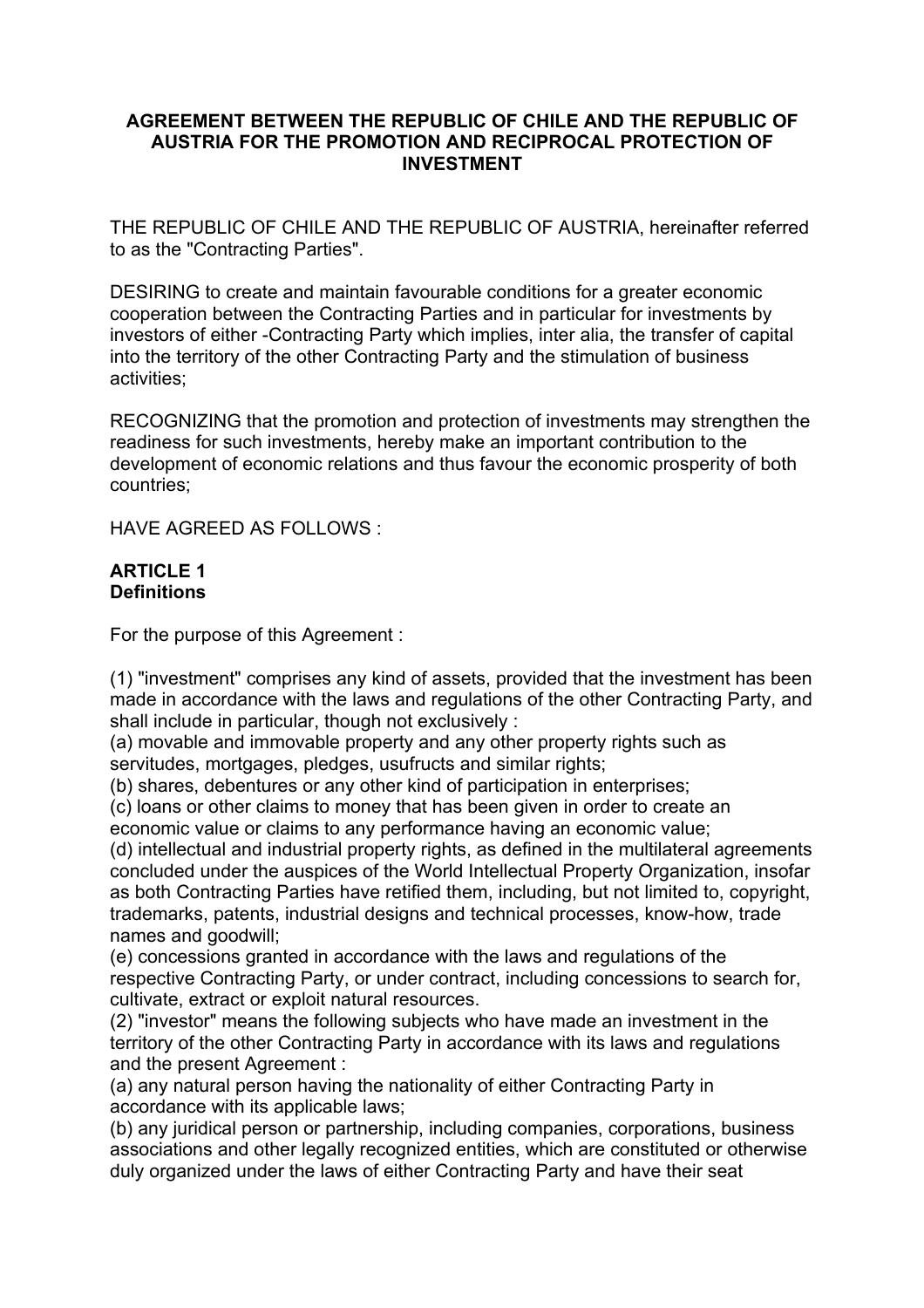together with effective economic activities in the territory of that same Contracting Party.

(3) "territory" means in respect of each Contracting Party the land, maritime and airspace under its sovereignty, including the exclusive economic zone and the continental shelf where that Contracting Party exercises sovereign rights or jurisdiction in conformity with international law.

(4) "returns" means the amounts yielded by an investment and in particular, though not exclusively, profits, interests, capital gains, dividends, royalties, licence and other fees.

### **ARTICLE 2**

### **Promotion, Admission and Protection of Investments**

(1) Each Contracting Party shall, subject to its general policy and its laws and regulations in the field of foreign investments, promote and admit in its territory investments by investors of the other Contracting Party.

(2) Each Contracting Party shall protect within its territory investments made in accordance with its laws and regulations by investors of the other Contracting Party and their returns, and shall not impair by unreasonable or discriminatory measures the management, maintenance, use, enjoyment, operation, sale and liquidation of such investments.

(3) The legal extension, alteration or transformation of an investment has to be made in accordance with the legislation of the Contracting Party in the territory of which the investment is made.

(4) Each Contracting Party shall observe any contractual obligation it may have entered into towards an investor of the other Contracting Party with regard to investments approved by it in its territory.

#### **ARTICLE 3 Treatment of Investments**

(1) Each Contracting Party shall accord fair And equitable treatment to investments of investors of the other Contracting Party in its territory and shall ensure that the exercise of the right thus recognised shall not be hindered in practice.

(2) Each Contracting Party shall accord to investments of investors of the other Contracting Party in its territory a treatment which is no less favourable than that accorded to investments made by its own investors or to investments made by investors of any third country, whichever is the most favourable.

(3) Each Contracting Party shall accord to investors of the other Contracting Party a treatment no less favourable than that it accords, in like circumstances, to its own investors or to investors of any third country with respect to the management, maintenance, use, enjoyment, operation, sale and liquidation of investments. (4) If a Contracting Party accords special advantages to investors of any third country and their investments by virtue of an agreement establishing a free trade area, a customs union, a common market, an economic union or a multilateral agreement on investments to which the Party presently belongs or in the future may belong, or through the provisions of any international agreement, international arrangement or domestic legislation regarding taxation, it shall not be obliged to accord such advantages to investors of the other Contracting Party and their investments.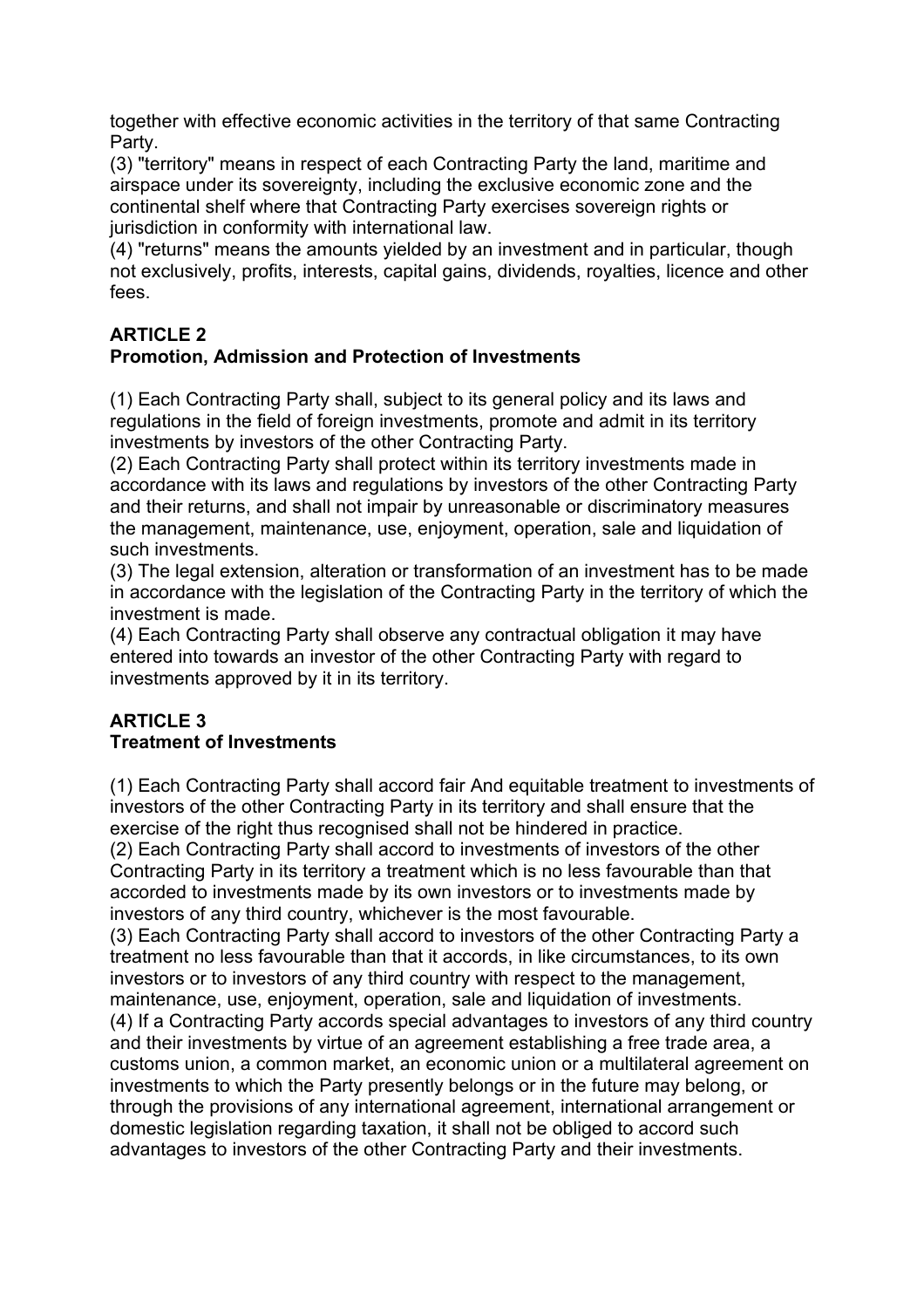### **ARTICLE 4 Free Transfer**

(1) Each Contracting Party shall guarantee to investors of the other Contracting Party the free transfer of funds in connection with an investment without delay any in a freely convertible currency, particularly of :

(a) interests, dividends, profits and other returns;

(b) repayments resulting from a loan agreement related to the investment;

(c) any capital and additional amounts for the maintenance or extension of the investment or proceeds from the total or partial sale or liquidation of the investment; (d) compensation for expropriation, damage or loss as referred to in Articles 5 and 6 of this Agreement;

(e) payments arising out of a settlement of a dispute.

(2) Notwithstanding paragraph 1 the Contracting Parties may require reports and other formalities of transfer in accordance with the law. Such requirements shall not unreasonably derogate from the free and undelayed transfer guaranteed by this Agreement.

(3) Transfers shall be made at the market rate of exchange applying on the date of transfer in the territory of the Contracting Party which has admitted the investment. In the absence of a market for foreign exchange, the rate to be used shall be the most recent rate applied to inward investments.

# **ARTICLE 5**

# **Expropriation and Compensation**

(1) A Contracting Party shall not expropriate or nationalise directly or indirectly an investment in its territory of an investor of the other Contracting Party or take any measure having equivalent effect (hereinafter referred to as "expropriation"), unless the following conditions are complied with:

(a) the measures are taken in the public or national interest and in accordance with the law;

(b) the measures are not discriminatory;

(c) the measures are accompanied by provisions for the payment of prompt, adequate and effective compensation.

(2) Compensation shall be equivalent to the market value of the investment affected inmediately before the measure was taken or became publicly known, whichever is the earlier. Where that value cannot be readily ascertained, compensation may be determined in accordance with generally recognised equitable principles of valuation taking into account, inter alia, the capital invested, depreciation, capital already repatriated, replacement value and other relevant factors. Compensation shall be paid without delay. It shall include interest at the prevailing commercial rate for the currency of payment from the date when expropriation becomes effective until the date of actual payment. It shall be fully realisable and freely transferable.

(3) In case a Contracting Party expropriates the assets of a company which is considered as a company of this Contracting Party pursuant to paragraph (2) of Article 1 of the present Agreement and in which an investor of the other Contracting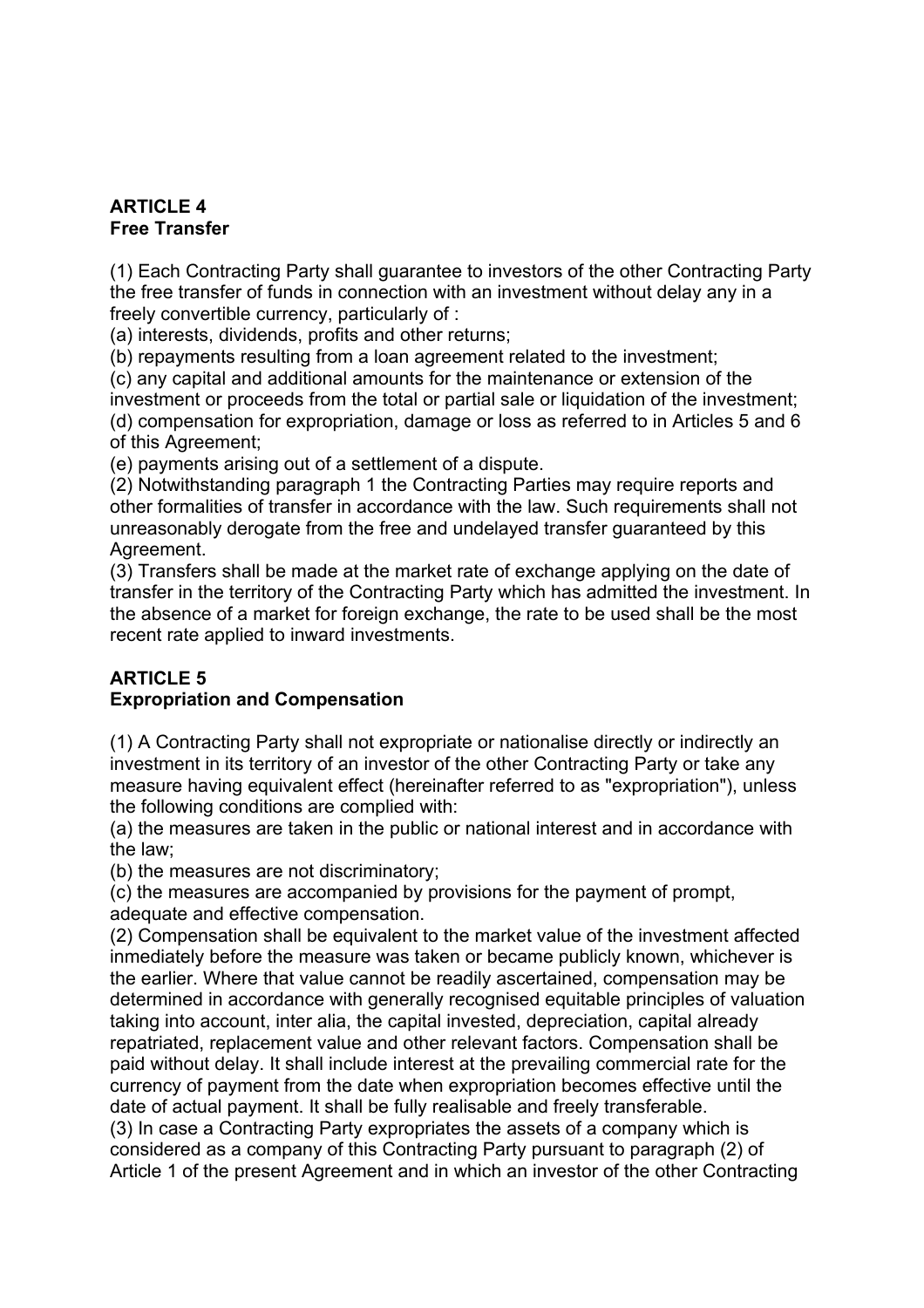Party owns shares, it shall apply the provisions of paragraph (1) so as to ensure due compensation to this investor.

(4) The investor affected shall have a right to access, under the law of the Contracting Party making the expropriation, to the judicial or, if applicable, other independent authority of that Party, in order to review the legality of any such expropriation and the amount of compensation.

#### **ARTICLE 6 Compensation for Damage or Loss**

(1) The investors of one Contracting Party whose investments have suffered losses due to a war or any other armed conflict, revolution, state of emergency, rebellion or other similar events, which took place in the territory of the other Contracting Party, shall be accorded by the latter Contracting Party as regards restitution,

indemnification, compensation or other settlement, a treatment not less favourable than that which that Contracting Party accords to its domestic investors or to investors of any third country, whichever is more favourable to the investors concerned.

(2) Without prejudice to paragraph 1, investors of one Contracting Party who in any of the events referred to in that paragraph suffer damage or loss in the territory of the other Contracting Party resulting from :

(a) requisitioning of their property or part thereof by the forces or authorities of the latter Contracting Party; or

(b) destruction of their property or part thereof by the forces or authorities of the latter Contracting Party, which was not caused in combat action or was not required by the necessity of the situation;

shall be accorded prompt restitution or prompt, adequate and effective compensation.

#### **ARTICLE 7 Subrogation**

(1) In case one Contracting Party or an agency authorized by the Contracting Party has granted a contract of insurance or any form of guarantee with regard to an investment by one of its investors in the territory of the other Contracting Party, the latter Contracting Party shall recognize the right of the first Contracting Party, by virtue of the principle of subrogation, to substitute the investor in all its rights and claims when payment has been made under this contract or guarantee by the first Contracting Party.

(2) In case one Contracting Party has made a payment to one of its investors and has taken over the rights and claims of the investor, that investor shall not, unless authorized to act on behalf of the Contracting Party making the payment, pursue those nights and claims against the other Contracting Party.

# **ARTICLE 8**

# **Principle of More Favourable Treatment**

If the provisions of law of either Contracting Party or international obligations existing at present or established thereafter between the Contracting Parties in addition to the present Agreement contain a rule, whether general or specific, entitling investments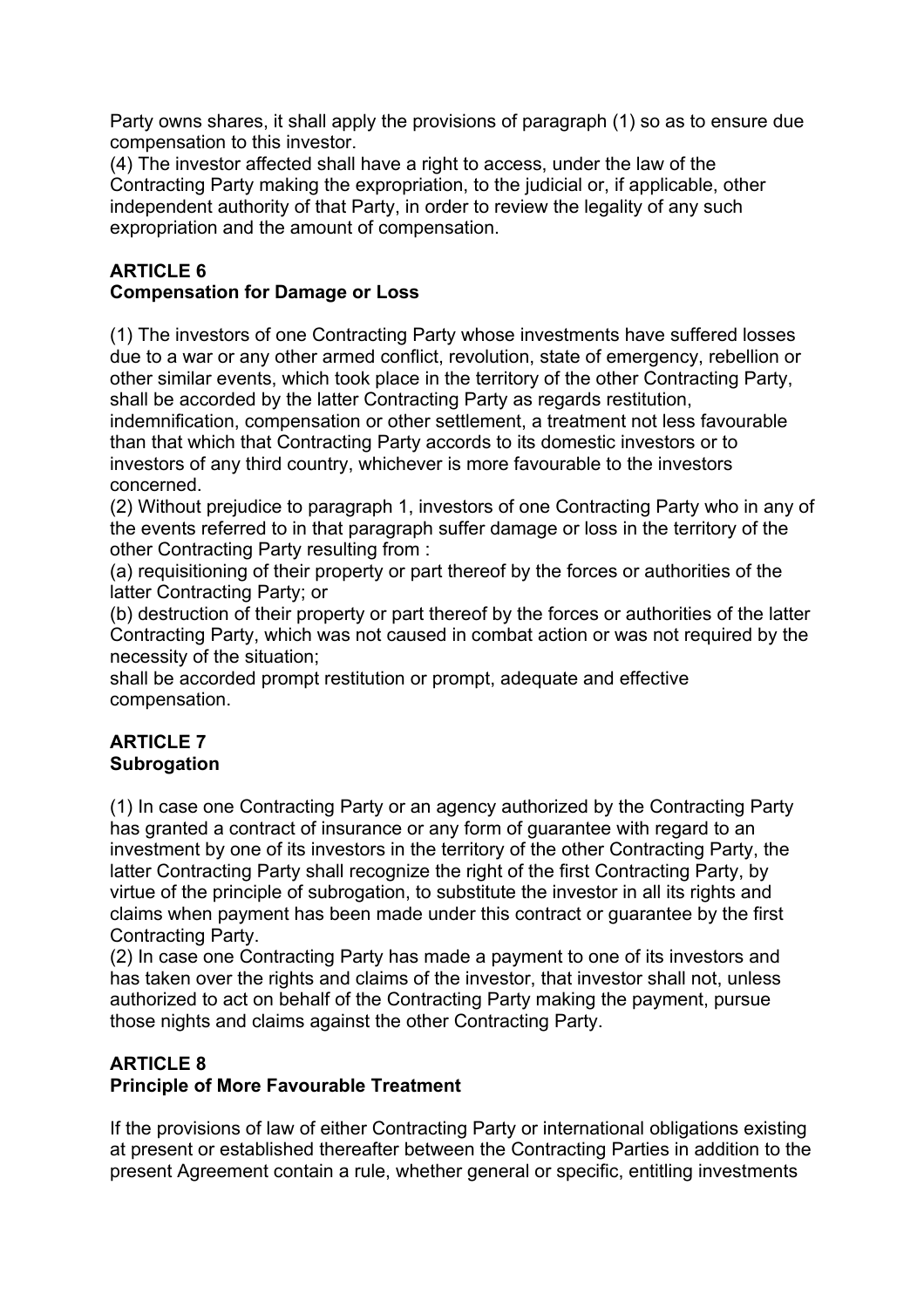by investors of the other Contracting Party to a treatmemt more favourable than is provided for by the present Agreernent, such rule shall to the extent thai it is more favourable, prevail over the present Agreement.

#### **ARTICLE 9 Settlement of Disputes between a Contracting Party And an Investor of the other Contracting Party**

(1) With a view to an amicable solution of disputes between a Contracting Party and an investor of the other Contracting Party, which arise out of an investment covered by this Agreement, consultations will take place between the parties concerned.

(2) If these consultations do not result in a solution within three months from the date of request for settlement, the investor may submit the dispute either:

(a) to the competent tribunal of the Contracting Party in whose territory the investment was made; or

(b) to international arbitration of the International Centre for Settlement of Investment Disputes (ICSID), created by the Convention on the Settlement of Investment Disputes between States and Nationals of other States and opened for signature in Washington on March 18, 1965; or

(c) to arbitration by three arbitrators in accordance with the UNCITRAL arbitration rules, as amended by the last amendment accepted by both Contracting Parties at the time of the request for initiation of the arbitration procedure.

(3) In the cases referred to in subparagraphs (b) and (c) above, each Contracting Party by this Agreement irrevocably consents in advance, even in the absence of an individual arbitral agreement between the Contracting Party and the investor, to submit any such dispute to the corresponding arbitral tribunal. None of the Contracting Parties shall request the exhaustion of internal administrative or juridical remedies as a condition for reverting to international arbitration.

(4) Once the investor has submitted the dispute to the competent tribunal of the Contracting Party in the territory of which the investment was made or to international arbitration, that election shall be final.

(5) Notwithstanding paragraph 4 the investor may have recourse to international arbitration in case the competent tribunal has not issued a sentence within a period of thirty six months.

(6) The award of the competent local or international arbitration tribunal shall be final and binding on both parties to the dispute; it shall be executed according to nationel law; each Contracting Party shall ensure the recognition and enforcement of the arbitral award in accordance with its relevant laws and regulations.

(7) Once a dispute has been submitted to the competent local or international arbitration tribunal in accordance with this Article, neither Contracting Party shall pursue the dispute through diplomatic channels, unless the other Contracting Party has failed to abide by or comply with any judgment, award, order or other decision made by the competent local or international arbitration tribunal in question.

(8) A Contracting Party which is a party to a dispute shall not, at any stage of conciliation or arbitration proceedings or enforcement of an award, raise the objection that the investor who is the other party to the dispute has received by virtue of a guarantee issued by a third party indemnity in respect of all or sorne of its losses.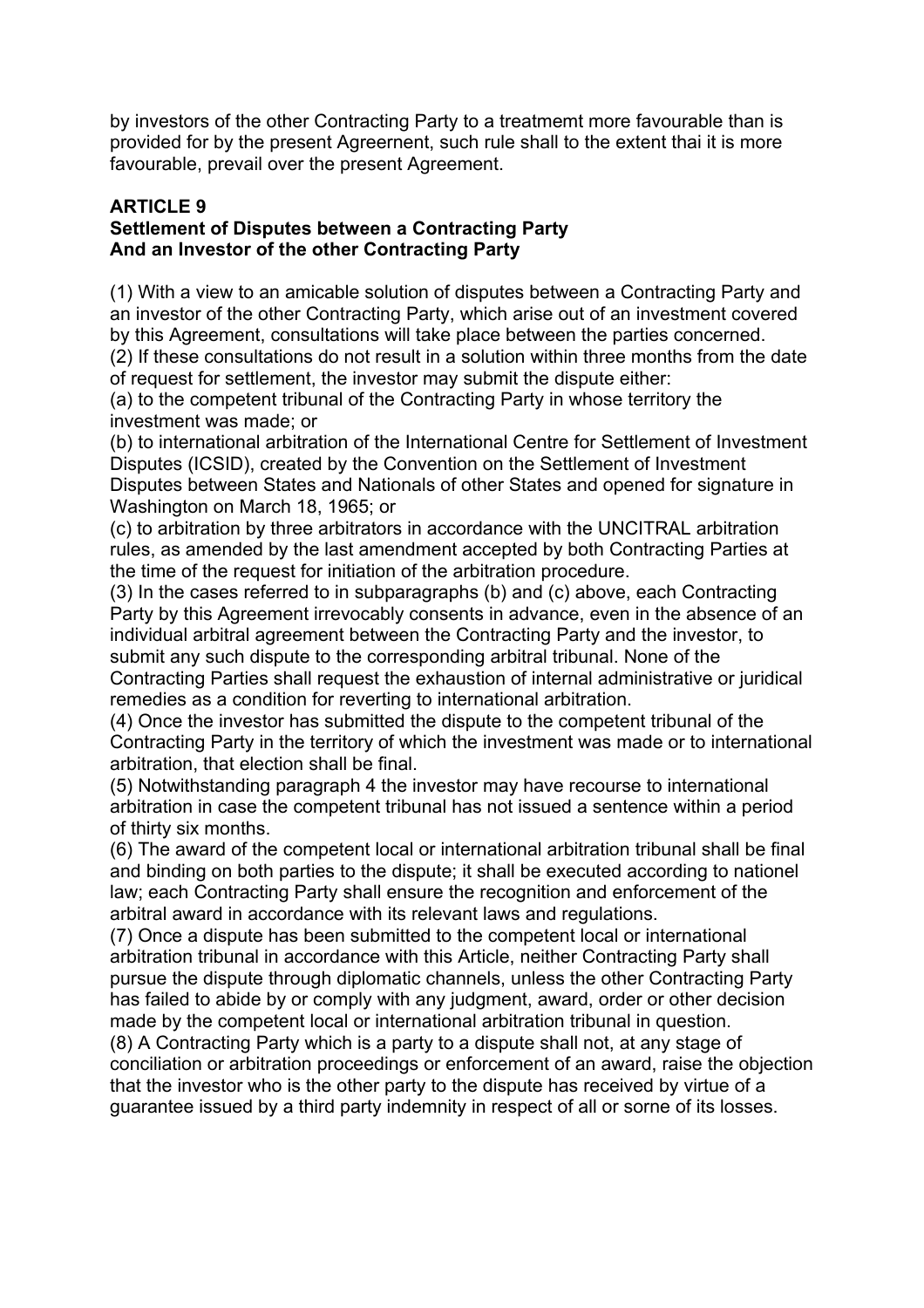### **ARTICLE 10 Settlement of Disputes between the Contracting Parties**

(1) The Contracting Parties shall endeavour to resolve any dispute between them regarding the interpretation or application of the provisions of this Agreement through friendly negotiations.

(2) If the dispute cannot thus be settled within six months following the date of notification of the dispute, it shall, upon the request of either Contracting Party, be submitted to an Ád-hoc Arbitral Tribunal in accordance with this Article.

(3) The Arbitral Tribunal shall be formed by three members and shall be constituted as follows : within two months of the notification by a Contracting Party of its wish to settle the dispute by arbitration, each Contracting Party shall appoint one arbitrator. These two members shall then, within one month of the appointment of the last one, agree upon a third member who shall be a national of a third country and who shall act as the Chairman. The appointment of the Chairman shall be approved by the Contracting Parties within one month of that person's nomination.

(4) If, within the time limits provided for in paragraphs (2) and (3) of this Article the required appointment has not been made or the required approval has not been given, either Contracting Party may request the President of the International Court of Justice to make the necessary appointments. If the President of the International Court of Justice is prevented from carrying out the said function or if that person is a national of either Contracting Party, the appointments shall be made by the Vice-President, and if the latter is prevented or if that person is a national of either Contracting Party, the appointments shall be made by the senior Judge of the Court who is not a national of either Contracting Party.

(5) The Chairman of the Tribunal shall be a national of a third country which has diplomatic relations with both Contracting Parties.

(6) The Arbitral Tribunal shall reach its decisions by virtue of the provisions of this Agreement, the generally recognized principles of international law on this subject and the general principles of laws as recognized by both Contracting Parties. The Tribunal shall reach its decisions by a majority vote and shall determine its procedure.

(7) Each Contracting Party shall bear the cost of the arbitrator it has appointed and of its representation in the arbitral proceedings. The cost of the Chairman and the remaining costs shall be borne in equal parts by the Contracting Parties unless agreed otherwise. The Tribunal may, however, in its award determine another distribution of cost.

(8) The award of the Arbitral Tribunal shall be final and binding on both Parties.

# **ARTICLE 11 Scope of application**

This Agreement shall apply to investments in the territory of one Contracting Party made in accordance with its legislation, prior to or after the entry into force of the Agreement, by investors of the other Contracting Party. It shall however not be applicable to disputes which arose prior to its entry into force.